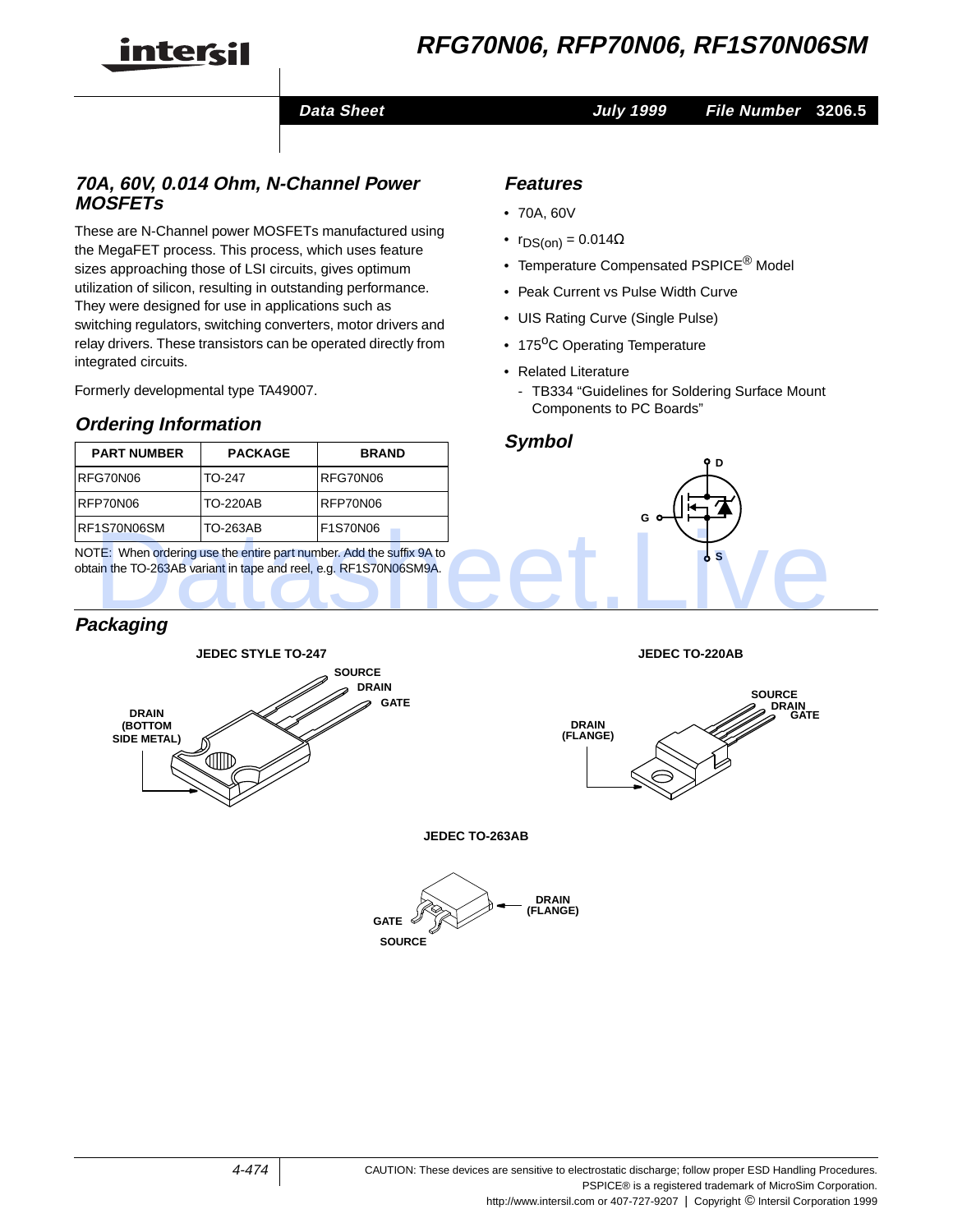### **Absolute Maximum Ratings** T<sub>C</sub> = 25<sup>o</sup>C, Unless Otherwise Specified

|                                   | RFG70N06, RFP70N06<br>RF1S70N06SM  | <b>UNITS</b>        |  |
|-----------------------------------|------------------------------------|---------------------|--|
|                                   |                                    |                     |  |
|                                   | 60                                 |                     |  |
|                                   | 60                                 |                     |  |
|                                   | 70                                 |                     |  |
|                                   | <b>Refer to Peak Current Curve</b> |                     |  |
|                                   | $+20$                              |                     |  |
|                                   | Refer to UIS Curve                 |                     |  |
|                                   | 150                                |                     |  |
|                                   | 1.0                                | $W$ <sup>O</sup> C. |  |
|                                   | $-55$ to 175                       | $\circ$             |  |
| Maximum Temperature for Soldering |                                    |                     |  |
|                                   | 300                                | $\circ$             |  |
|                                   | 260                                | ٥ς.                 |  |

CAUTION: Stresses above those listed in "Absolute Maximum Ratings" may cause permanent damage to the device. This is <sup>a</sup> stress only rating and operation of the device at these or any other conditions above those indicated in the operational sections of this specification is not implied.

#### NOTE:

1.  $T_J = 25^{\circ}C$  to 150<sup>o</sup>C.

### **Electrical Specifications** T<sub>C</sub> = 25<sup>o</sup>C, Unless Otherwise Specified

| <b>PARAMETER</b>                        | <b>SYMBOL</b>           | <b>TEST CONDITIONS</b>                                                                                            |                                                           | <b>MIN</b>               | <b>TYP</b>     | <b>MAX</b>     | <b>UNITS</b>   |
|-----------------------------------------|-------------------------|-------------------------------------------------------------------------------------------------------------------|-----------------------------------------------------------|--------------------------|----------------|----------------|----------------|
| Drain to Source Breakdown Voltage       | <b>BV<sub>DSS</sub></b> | $I_D = 250 \mu A$ , $V_{GS} = 0V$ (Figure 11)                                                                     |                                                           | 60                       |                | $\blacksquare$ | $\vee$         |
| Gate Threshold Voltage                  | $V_{GS(TH)}$            | $V_{GS} = V_{DS}$ , $I_D = 250 \mu A$ (Figure 10)                                                                 |                                                           | $\overline{2}$           |                | 4              | $\vee$         |
| Zero Gate Voltage Drain Current         | <b>I</b> <sub>DSS</sub> | $V_{DS} = 60V$ , $V_{GS} = 0V$<br>$V_{DS}$ = 0.8 x Rated BV <sub>DSS</sub> , T <sub>C</sub> = 150 <sup>o</sup> C  |                                                           | $\blacksquare$           |                | 1              | μA             |
|                                         |                         |                                                                                                                   |                                                           | $\blacksquare$           |                | 25             | μA             |
| Gate to Source Leakage Current          | lgss                    | $V_{GS} = \pm 20V$                                                                                                |                                                           | $\blacksquare$           |                | ±100           | nA             |
| Drain to Source On Resistance (Note 2)  | <b>FDS(ON)</b>          | $I_D = 70A$ , $V_{GS} = 10V$ (Figure 9)                                                                           |                                                           |                          | $\blacksquare$ | 0.014          | Ω              |
| Turn-On Time                            | $t_{(ON)}$              | $V_{DD} = 30V$ , $I_D \approx 70A$ , $R_L = 0.43\Omega$ ,<br>$V_{GS} = 10V$ , $R_{GS} = 2.5\Omega$<br>(Figure 13) |                                                           | $\blacksquare$           |                | 125            | ns             |
| Turn-On Delay Time                      | $t_{d(ON)}$             |                                                                                                                   |                                                           |                          | 12             | ÷.             | ns             |
| <b>Rise Time</b>                        | $t_{r}$                 |                                                                                                                   |                                                           | $\blacksquare$           | 50             | $\blacksquare$ | ns             |
| <b>Turn-Off Delay Time</b>              | $t_{d(OFF)}$            |                                                                                                                   |                                                           |                          | 40             | $\blacksquare$ | ns             |
| Fall Time                               | t <sub>f</sub>          |                                                                                                                   |                                                           |                          | 15             | $\blacksquare$ | ns             |
| <b>Turn-Off Time</b>                    | $t_{(OFF)}$             |                                                                                                                   |                                                           |                          |                | 125            | ns             |
| <b>Total Gate Charge</b>                | $Q_{g(TOT)}$            | $V_{DD} = 48V$ , $I_D = 70A$ ,<br>$V_{GS}$ = 0V to 20V                                                            |                                                           |                          | 185            | 215            | nC             |
| Gate Charge at 10V                      | $Q_{g(10)}$             | $V_{GS} = 0V$ to 10V                                                                                              | $R_1 = 0.68\Omega$<br>$I_{g(REF)} = 2.2mA$<br>(Figure 13) | $\blacksquare$           | 100            | 115            | nC             |
| Threshold Gate Charge                   | $Q_{g(TH)}$             | $V_{GS} = 0V$ to 2V                                                                                               |                                                           | $\blacksquare$           | 5.5            | 6.5            | nC             |
| <b>Input Capacitance</b>                | C <sub>ISS</sub>        | $V_{DS} = 25V$ , $V_{GS} = 0V$ , f = 1MHz<br>(Figure 12)                                                          |                                                           | $\overline{\phantom{a}}$ | 3000           | $\blacksquare$ | pF             |
| <b>Output Capacitance</b>               | C <sub>OSS</sub>        |                                                                                                                   |                                                           |                          | 900            | ÷.             | pF             |
| Reverse Transfer Capacitance            | $C_{RSS}$               |                                                                                                                   |                                                           |                          | 300            | $\blacksquare$ | pF             |
| Thermal Resistance, Junction to Case    | $R_{\theta$ JC          |                                                                                                                   |                                                           |                          |                | 1.0            | °C/W           |
| Thermal Resistance, Junction to Ambient | $R_{\theta,JA}$         | TO-220 and TO-263<br>TO-247                                                                                       |                                                           | $\blacksquare$           |                | 62             | $^{\circ}$ C/W |
|                                         |                         |                                                                                                                   |                                                           |                          |                | 30             | °C/W           |

#### **Source to Drain Diode Specifications**

| <b>PARAMETER</b>              | <b>SYMBOL</b> | <b>TEST CONDITIONS</b>                        | <b>MIN</b> | <b>TYP</b> | <b>MAX</b> | <b>UNITS</b> |
|-------------------------------|---------------|-----------------------------------------------|------------|------------|------------|--------------|
| Source to Drain Diode Voltage | ∨sp           | $I_{SD} = 70A$                                |            |            | .5         |              |
| Reverse Recovery Time         | $r_{rr}$      | $I_{SD}$ = 70A, dl $_{SD}/dt$ = 100A/ $\mu$ s |            |            | 125        | ns           |

NOTES:

2. Pulse test: pulse width  $\leq$  300ms, duty cycle  $\leq$  2%.

3. Repetitive rating: pulse width is limited by maximum junction temperature. See Transient Thermal Impedance curve (Figure 3) and Peak Current Capability Curve (Figure 5).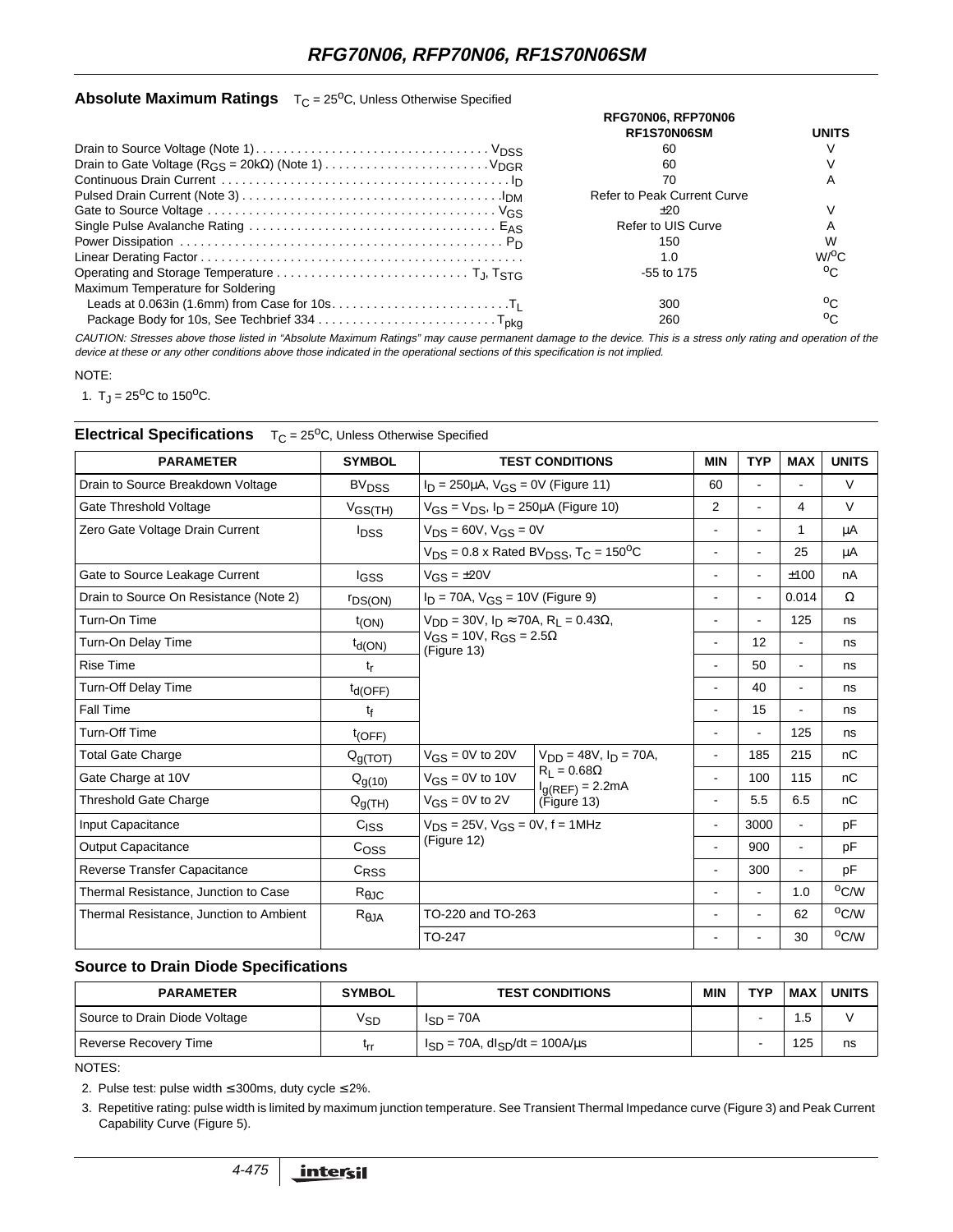# **Typical Performance Curves** Unless Otherwise Specified







**FIGURE 2. MAXIMUM CONTINUOUS DRAIN CURRENT vs CASE TEMPERATURE**









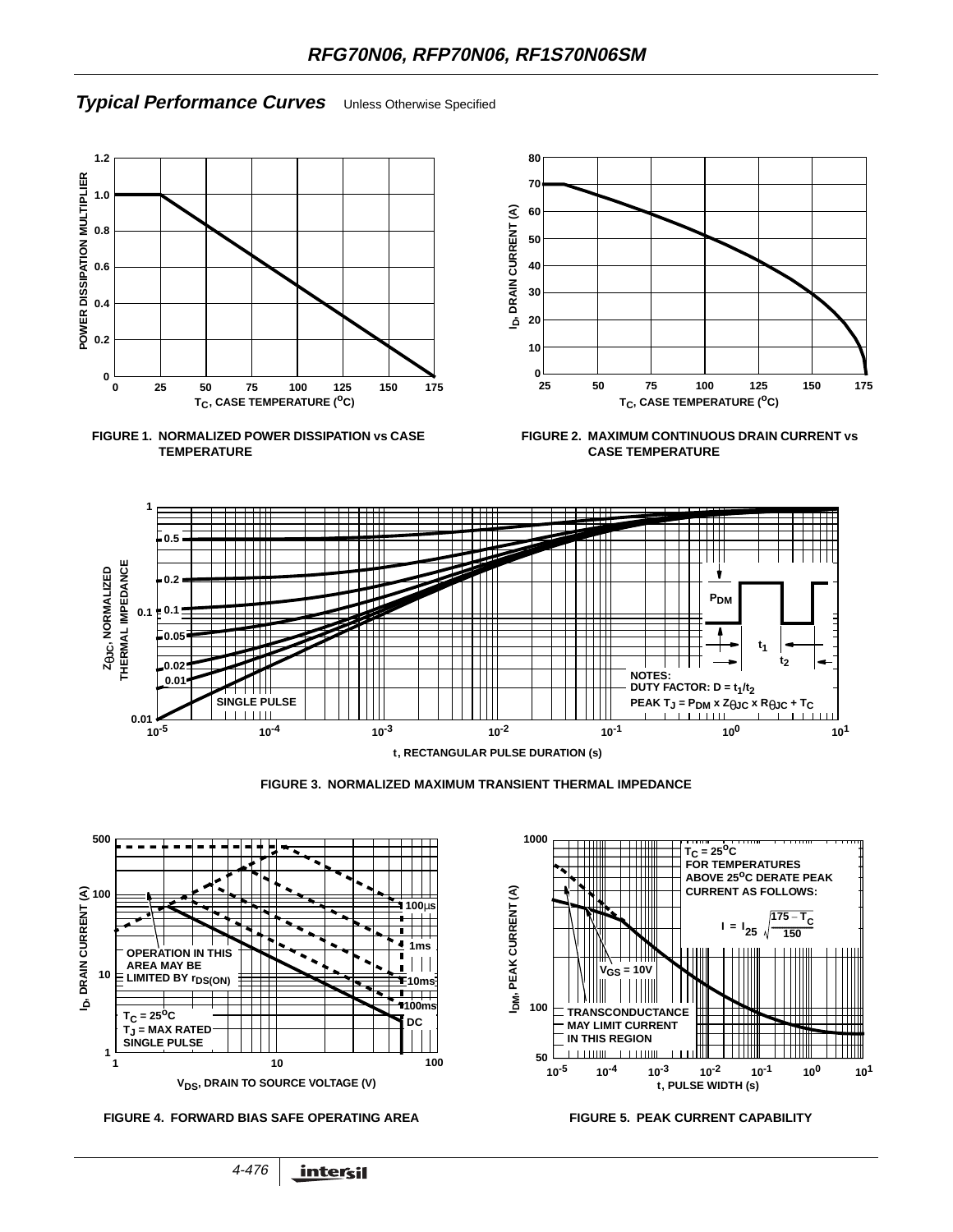#### **Typical Performance Curves** Unless Otherwise Specified **(Continued)**



NOTE: Refer to Intersil Application Notes AN9321 and AN9322. **FIGURE 6. UNCLAMPED INDUCTIVE SWITCHING CAPABILITY FIGURE 7. SATURATION CHARACTERISTICS**





**FIGURE 10. NORMALIZED GATE THRESHOLD VOLTAGE vs JUNCTION TEMPERATURE**







**FIGURE 8. TRANSFER CHARACTERISTICS FIGURE 9. NORMALIZED DRAIN TO SOURCE ON RESISTANCE vs JUNCTION TEMPERATURE**



**FIGURE 11. NORMALIZED DRAIN TO SOURCE BREAKDOWN VOLTAGE vs JUNCTION TEMPERATURE**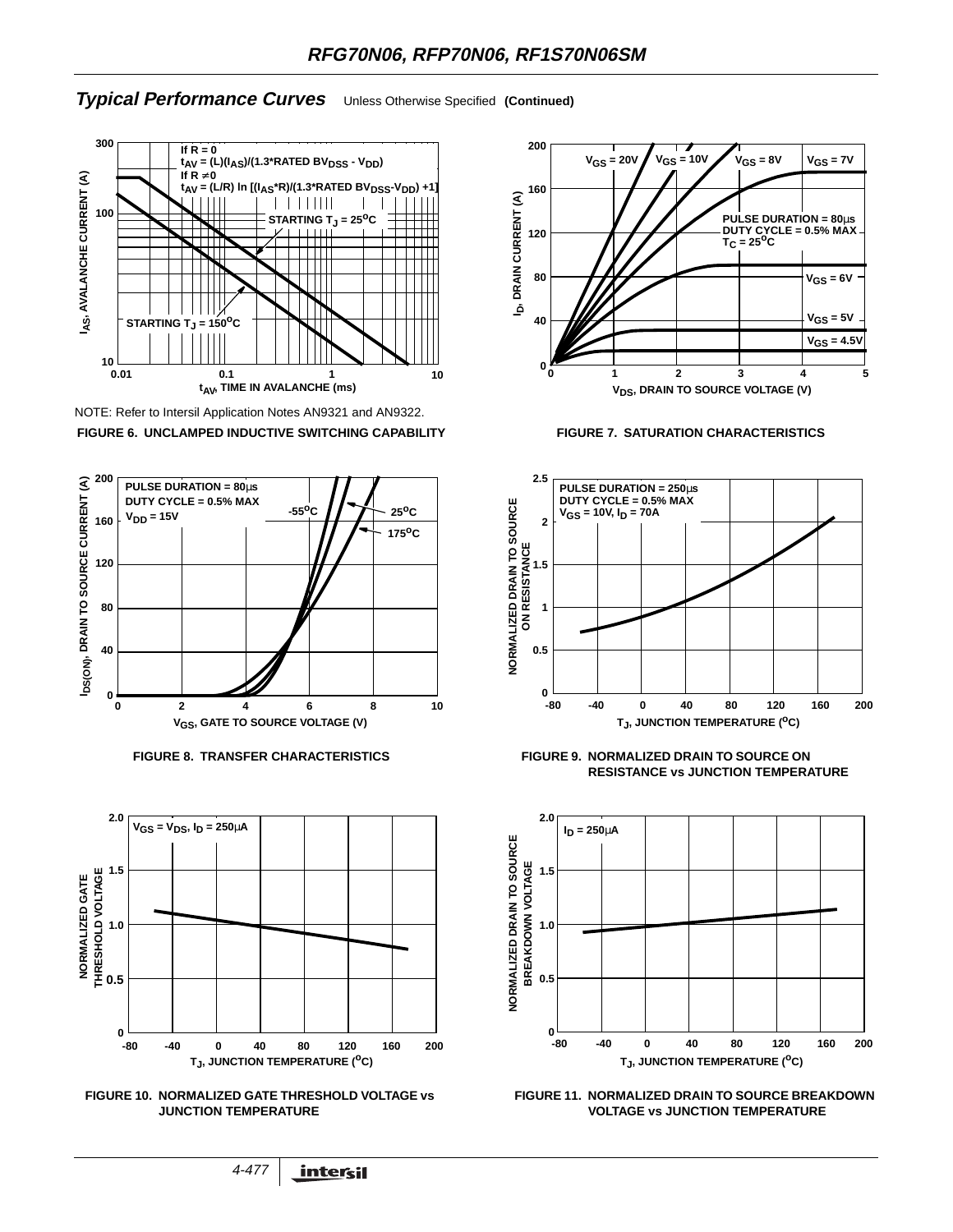# **Typical Performance Curves** Unless Otherwise Specified **(Continued)**



**FIGURE 12. CAPACITANCE vs DRAIN TO SOURCE VOLTAGE**



**FIGURE 13. NORMALIZED SWITCHING WAVEFORMS FOR CONSTANT GATE CURRENT**







**Test Circuits and Waveforms**





FIGURE 16. SWITCHING TIME TEST CIRCUIT **FIGURE 17. SWITCHING WAVEFORMS**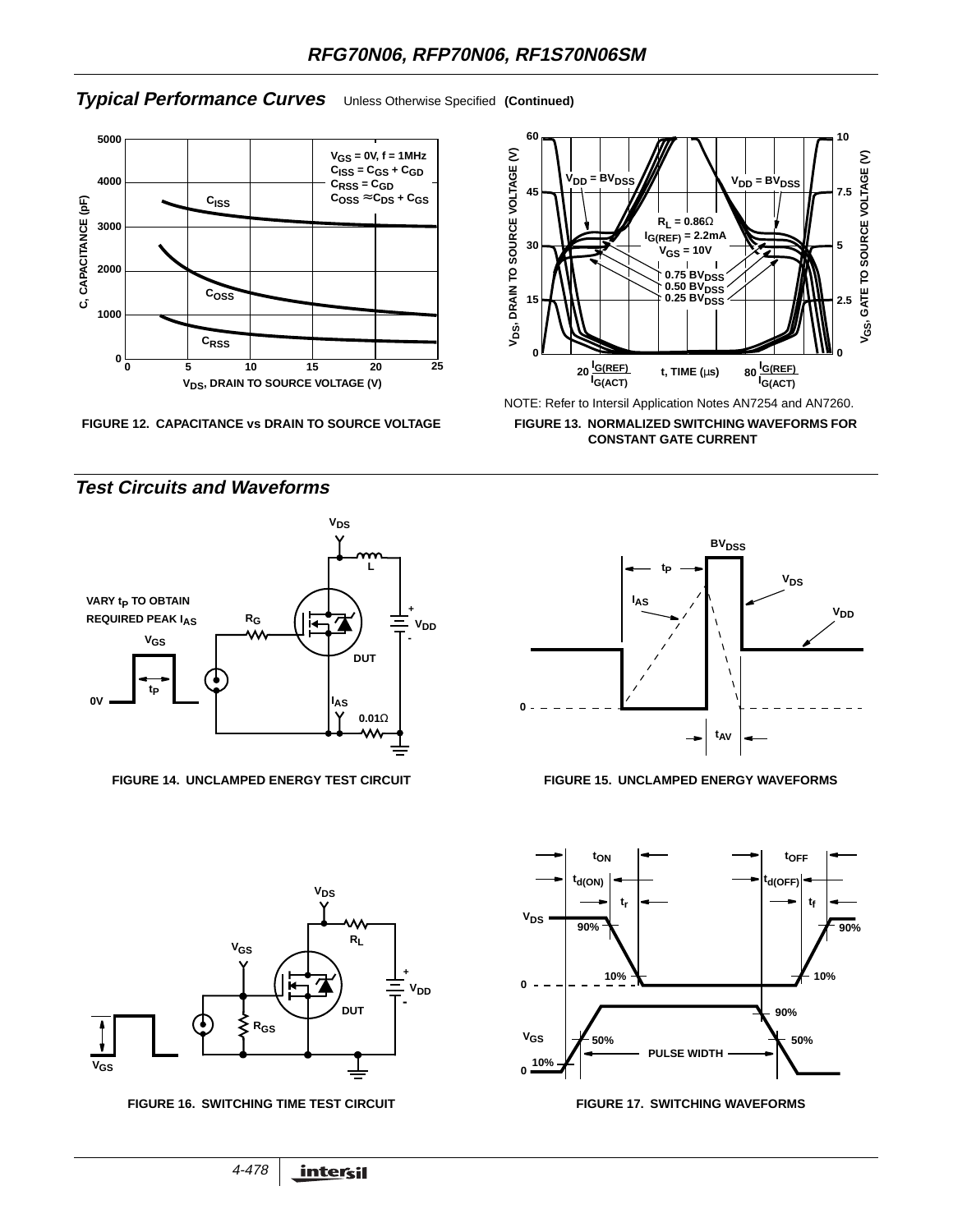# **Test Circuits and Waveforms (Continued)**



**FIGURE 18. GATE CHARGE TEST CIRCUIT FIGURE 19. GATE CHARGE WAVEFORM**

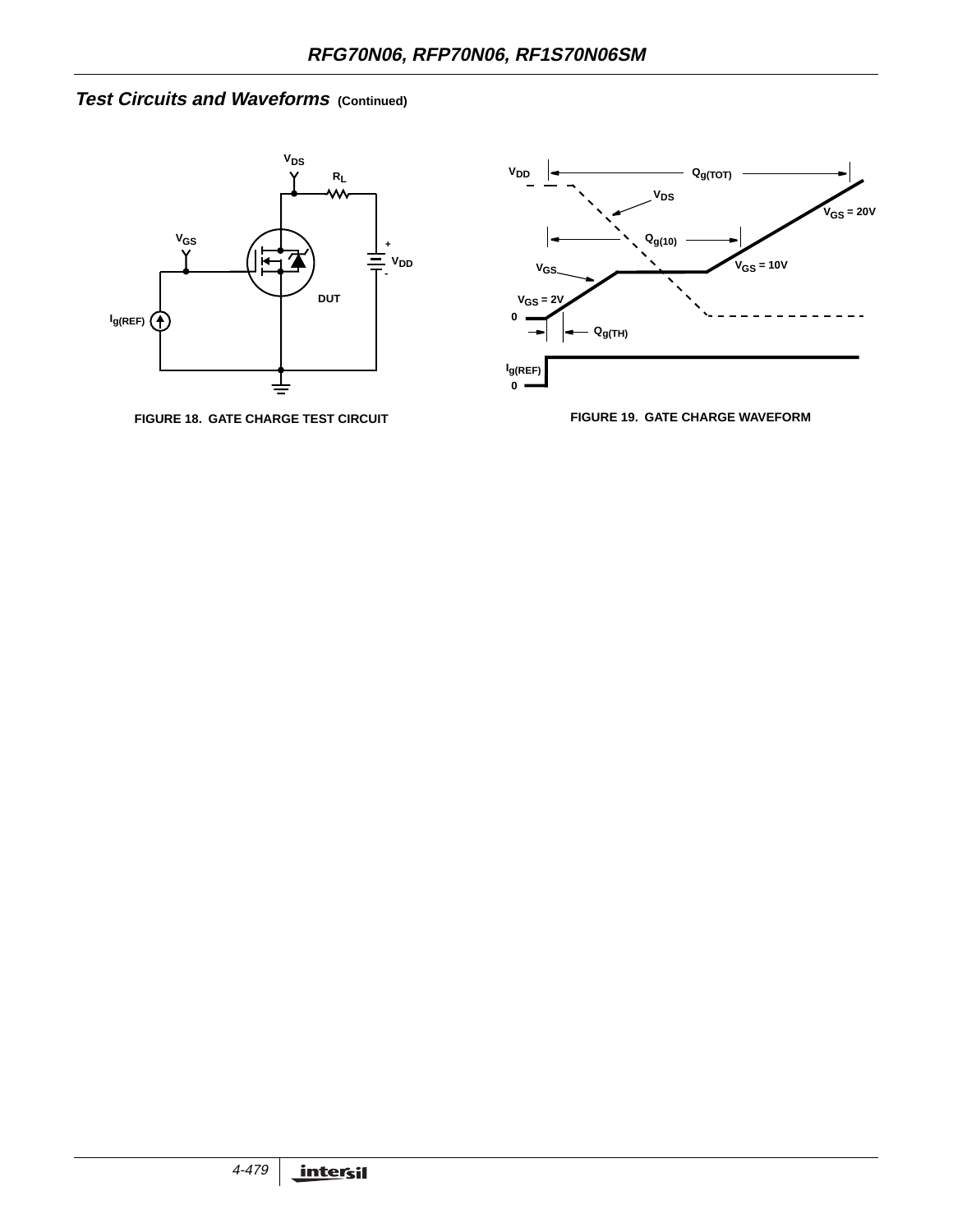### **PSPICE Electrical Model**

.SUBCKT RFG70N06 2 1 3 ; rev 3/20/92



NOTE: For further discussion of the PSPICE model, consult **A New PSPICE Sub-circuit for the Power MOSFET Featuring Global Temperature Options**; written by William J. Hepp and C. Frank Wheatley.